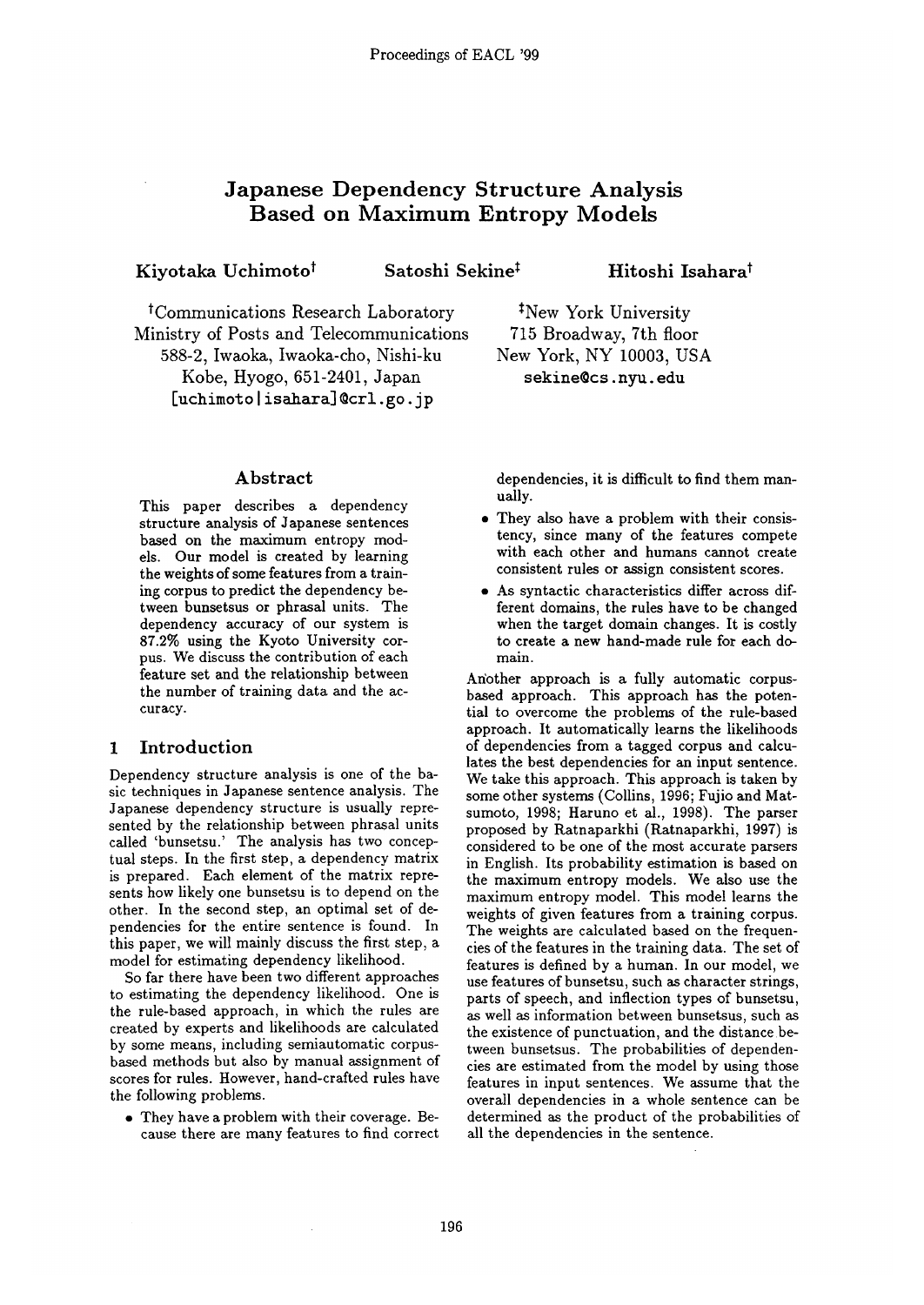Now, we briefly describe the algorithm of dependency analysis. It is said that Japanese dependencies have the following characteristics.

- (1) Dependencies are directed from left to right
- (2) Dependencies do not cross
- (3) A bunsetsu, except for the rightmost one, depends on only one bunsetsu
- (4) In many cases, the left context is not necessary to determine a dependency<sup>1</sup>

The analysis method proposed in this paper is designed to utilize these features. Based on these properties, we detect the dependencies in a sentence by analyzing it backwards (from right to left). In the past, such a backward algorithm has been used with rule-based parsers (e.g., (Fujita, 1988)). We applied it to our statistically based approach. Because of the statistical property, we can incorporate a beam search, an effective way of limiting the search space in a backward analysis.

## **2 The Probability Model**

Given a tokenization of a test corpus, the problem of dependency structure analysis in Japanese can be reduced to the problem of assigning one of two tags to each relationship which consists of two bunsetsus. A relationship could be tagged as "0" or "1" to indicate whether or not there is a dependency between the bunsetsus, respectively. The two tags form the space of "futures" for a maximum entropy formulation of our dependency problem between bunsetsus. A maximum entropy solution to this, or any other similar problem allows the computation of  $P(f|h)$  for any f from the space of possible futures,  $F$ , for every  $h$  from the space of possible histories,  $H$ . A "history" in maximum entropy is all of the conditioning data which enables you to make a decision among the space of futures. In the dependency problem, we could reformulate this in terms of finding the probability of f associated with the relationship at index t in the test corpus as:

# $P(f|h_t) = P(f)$  Information derivable from the test corpus related to relationship  $t$ )

The computation of *P(f]h)* in M.E. is dependent on a set of "features" which, hopefully, are helpful in making a prediction about the future. Like most current M.E. modeling efforts in computational linguistics, we restrict ourselves to features which are binary functions of the history and

future. For instance, one of our features is

$$
g(h,f) = \begin{cases} 1 : \text{ if } \text{ has}(h,x) = \text{ture}, \\ x = \text{``Posterior} - \text{Head} - \\ \text{pos}(\text{Major}) : \text{m\'{m}}(\text{verb})'' (1) \\ 0 : \text{otherwise.} \end{cases}
$$

Here "has( $h,x$ )" is a binary function which returns true if the history  $h$  has an attribute  $x$ . We focus on attributes on a bunsetsu itself and those between bunsetsus. Section 3 will mention these attributes.

Given a set of features and some training data, the maximum entropy estimation process produces a model in which every feature *gi has as*sociated with it a parameter  $\alpha_i$ . This allows us to compute the conditional probability as follows (Berger et al., 1996):

$$
P(f|h) = \frac{\prod_{i} \alpha_i^{g_i(h,f)}}{Z_{\lambda}(h)}
$$
 (2)

$$
Z_{\lambda}(h) = \sum_{f} \prod_{i} \alpha_i^{g_i(h,f)}.
$$
 (3)

The maximum entropy estimation technique guarantees that for every feature *gi,* the expected value of  $g_i$  according to the M.E. model will equal the empirical expectation of *gi* in the training corpus. In other words:

$$
\sum_{h,f} \tilde{P}(h,f) \cdot g_i(h,f)
$$
  
= 
$$
\sum_{h} \tilde{P}(h) \cdot \sum_{f} P_{ME}(f|h) \cdot g_i(h,f).
$$
 (4)

Here  $\tilde{P}$  is an empirical probability and  $P_{ME}$  is the probability assigned by the M.E. model.

We assume that dependencies in a sentence are independent of each other and the overall dependencies in a sentence can be determined based on the product of probability of all dependencies in the sentence.

## **3 Experiments and Discussion**

In our experiment, we used the Kyoto University text corpus (version 2) (Kurohashi and Nagao, 1997), a tagged corpus of the Mainichi newspaper. For training we used 7,958 sentences from newspaper articles appearing from January 1st to January 8th, and for testing we used 1,246 sentences from articles appearing on January 9th. The input sentences were morphologically analyzed and their bunsetsus were identified. We assumed that this preprocessing was done correctly before parsing input sentences. If we used automatic morphological analysis and bunsetsu identification, the parsing accuracy would not decrease so much because the rightmost element in a bunsetsu is usually a case marker, a verb ending, or a adjective ending, and each of these is easily recognized. The automatic preprocessing by using public domain

<sup>&</sup>lt;sup>1</sup> Assumption (4) has not been discussed very much, but our investigation with humans showed that it is true in more than 90% of cases.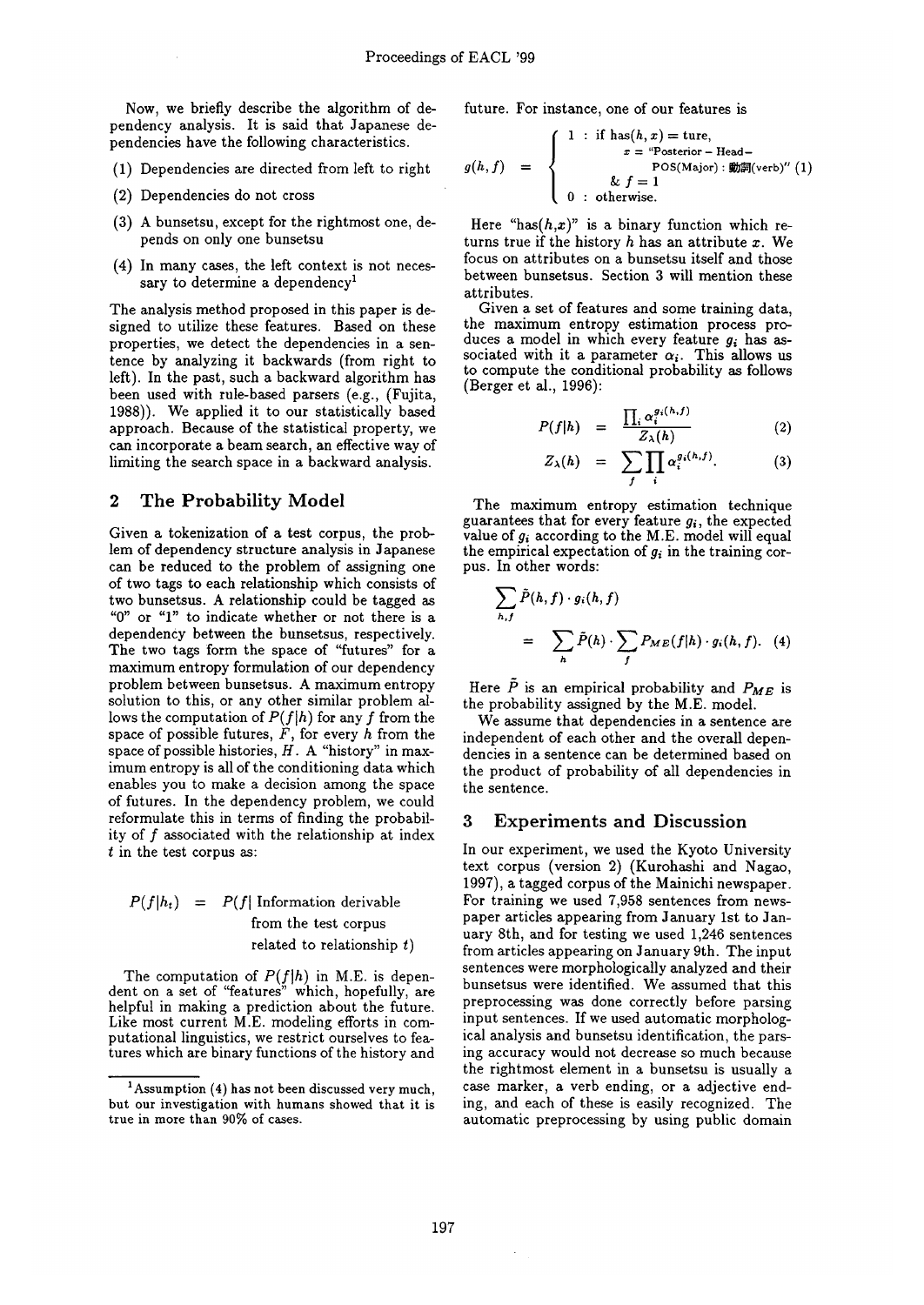tools, for example, can achieve 97% for morphological analysis (Kitauchi et al., 1998) and 99% for bunsetsu identification (Murata et al., 1998).

We employed the Maximum Entropy tool made by Ristad (Ristad, 1998), which requires one to specify the number of iterations for learning. We set this number to 400 in all our experiments.

In the following sections, we show the features used in our experiments and the results. Then we describe some interesting statistics that we found in our experiments. Finally, we compare our work with some related systems.

### 3.1 Results of Experiments

The features used in our experiments are listed in Tables 1 and 2. Each row in Table 1 contains a feature type, feature values, and an experimental result that will be explained later. Each feature consists of a type and a value. The features are basically some attributes of a bunsetsu itself or those between bunsetsus. We call them 'basic features.' The list is expanded from Haruno's list (Haruno et al., 1998). The features in the list are classified into five categories that are related to the "Head" part of the anterior bunsetsu (category "a"), the "Type" part of the anterior bunsetsu (category "b"), the "Head" part of the posterior bunsetsu (category "c"), the "Type" part of the posterior bunsetsu (category "d"), and the features between bunsetsus (category "e") respectively. The term "Head" basically means a rightmost content word in a bunsetsu, and the term "Type" basically means a function word following a "Head" word or an inflection type of a "Head" word. The terms are defined in the following paragraph. The features in Table 2 are combinations of basic features ('combined features'). They are represented by the corresponding category name of basic features, and each feature set is represented by the feature numbers of the corresponding basic features. They are classified into nine categories we constructed manually. For example, twin features are combinations of the features related to the categories "b" and "c." Triplet, quadruplet and quintuplet features basically consist of the twin features plus the features of the remainder categories "a," "d" and "e." The total number of features is about 600,000. Among them, 40,893 were observed in the training corpus, and we used them in our experiment.

The terms used in the table are the following:

Anterior: left bunsetsu of the dependency

Posterior: right bunsetsu of the dependency

Head: the rightmost word in a bunsetsu other than those whose major part-of-speech<sup>2</sup> category is "特殊 (special marks)," "助詞 (postpositional particles)," or "接尾辞 (suffix)"

- Head-Lex: the fundamental form (uninflected form) of the head word. Only words with a frequency of three or more are used.
- Head-Inf: the inflection type of a head
- **Type:** the rightmost word other than those whose major part-of-speech category is "特 (special marks)." If the major category of the word is neither "助詞 (post-positional particles)" nor "接尾辞 (suffix)," and the word is inflectable<sup>3</sup>, then the type is represented by the inflection type.
- JOSHI1: the rightmost post-positional particle in the bunsetsu
- JOSHI2: the second rightmost post-positional particle in the bunsetsu if there are two or more post-positional particles in the bunsetsu
- TOUTEN, WA: TOUTEN means if a comma (Touten) exists in the bunsetsu. WA means if the word WA (a topic marker) exists in the bunsetsu
- BW: BW means "between bunsetsus"
- BW-Distance: the distance between the bunsetsus
- BW-TOUTEN: if TOUTEN exists between bunsetsus
- BW-IDto-Anterior-Type: BW-IDto-Anterior-Type means if there is a bunsetsu whose type is identical to that of the anterior bunsetsu between bunsetsus
- BW-IDto-Anterior-Type-Head-POS: the part-of-speech category of the head word of the bunsetsu of "BW-IDto-Anterior-Type"
- BW-IDto-Posterior-Head: if there is between bunsetsus a bunsetsu whose head is identical to that of the posterior bunsetsu
- BW-IDto-Posterior- Head-Type(String): the lexical information of the bunsetsu "BW-IDto-Posterior-Head"

The results of our experiment are listed in Table 3. The dependency accuracy means the percentage of correct dependencies out of all dependencies. The sentence accuracy means the percentage of sentences in which all dependencies were analyzed correctly. We used input sentences that had already been morphologically analyzed and for which bunsetsus had been identified. The first line in Table 3 (deterministic) shows the accuracy achieved when the test sentences were analyzed deterministically (beam width  $k = 1$ ). The second line in Table 3 (best beam search) shows the best accuracy among the experiments when changing the beam breadth  $k$  from 1 to 20. The best accuracy was achieved when  $k = 11$ , although the variation in accuracy was very small. This result supports assumption (4) in Chapter 1 because

<sup>&</sup>lt;sup>2</sup>Part-of-speech categories follow those of JU-MAN(Kurohashi and Nagao, 1998).

<sup>3</sup>The inflection types follow those of JUMAN.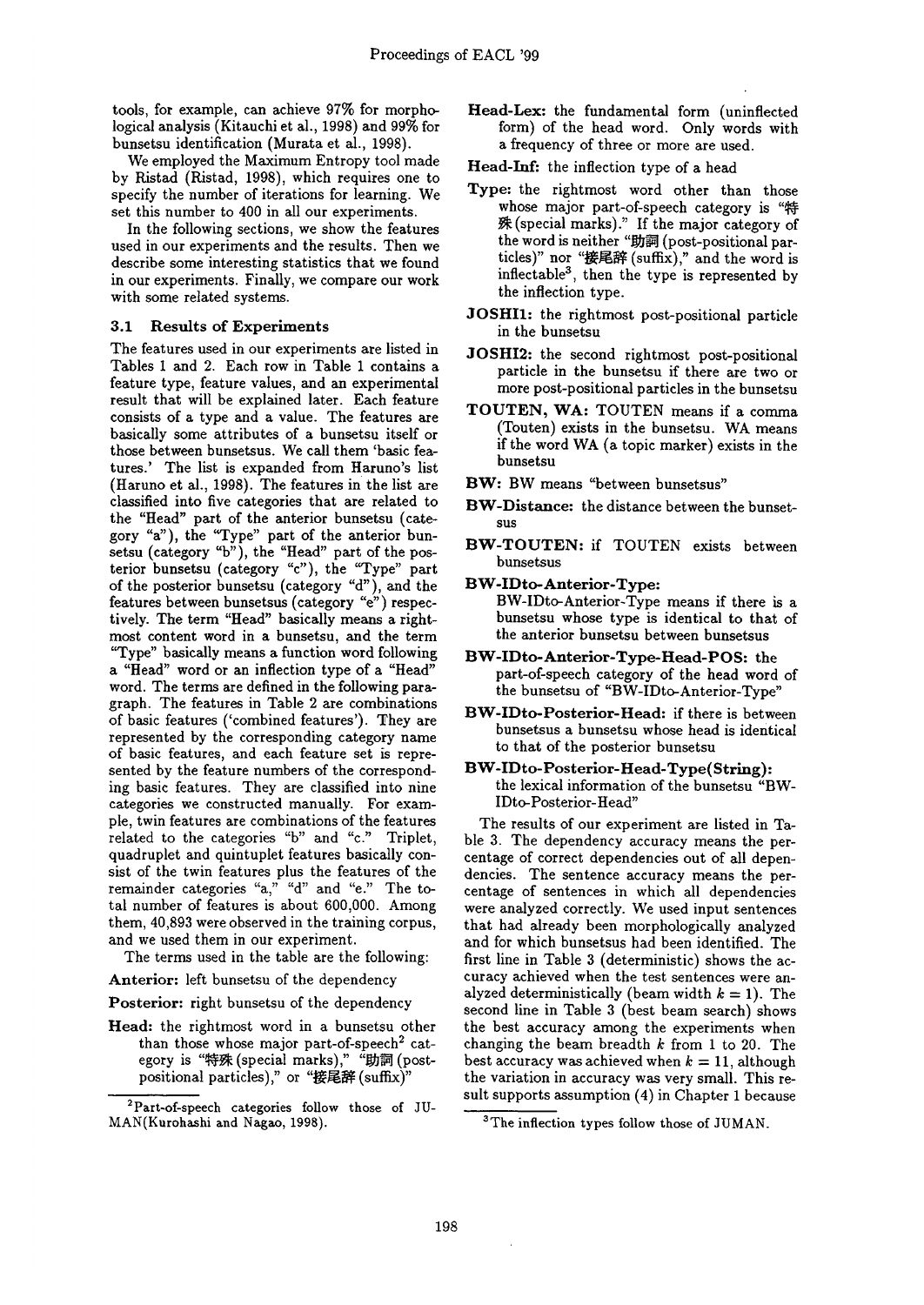| Table 1: Features (basic features) |  |  |
|------------------------------------|--|--|
|                                    |  |  |

| Feature<br>Category<br>number<br>1 | Feature type<br>Anterior-Head-Lex<br>Anterior-Head-POS(Major) | Feature values  (Number of values)<br>(2204)                                                                                                                                                                                                     | Accuracy without<br>each feature |
|------------------------------------|---------------------------------------------------------------|--------------------------------------------------------------------------------------------------------------------------------------------------------------------------------------------------------------------------------------------------|----------------------------------|
|                                    |                                                               |                                                                                                                                                                                                                                                  |                                  |
|                                    |                                                               |                                                                                                                                                                                                                                                  |                                  |
|                                    |                                                               |                                                                                                                                                                                                                                                  | $86.98\%$ (-0.16%)               |
| $\overline{2}$                     |                                                               | 勤詞 (verb), 形容詞 (adjective), 名詞 (noun),  (11)                                                                                                                                                                                                     | $86.43\%$ (-0.71%)               |
| 3<br>a                             | Anterior-Head-POS(Minor)                                      | 普通名詞 (common noun), 数詞 (quantifier),  (24)                                                                                                                                                                                                       |                                  |
| 4                                  | Anterior-Head-Inf(Major)                                      | 母音動詞 (vowel verb),  (30)                                                                                                                                                                                                                         | $87.14\%$ ( $\pm 0\%$ )          |
| 5                                  | Anterior-Head-Inf(Minor)                                      | 語幹 (stem), 基本形 (fundamental form),  (60)                                                                                                                                                                                                         |                                  |
| $\overline{6}$                     | Anterior-Type(String)                                         | こそ, こと, そして, だけ, と, に, も,  (73)                                                                                                                                                                                                                  | $69.73\%$ $(-17.41\%)$           |
| $\overline{\mathbf{r}}$            | Anterior-Type(Major)                                          | 助詞 (post-positional particle),  (43)                                                                                                                                                                                                             |                                  |
| 8                                  | Anterior-Type(Minor)                                          | 格助詞 (case marker), 命令形 (imperative form)                                                                                                                                                                                                         |                                  |
|                                    |                                                               | $\ldots(102)$                                                                                                                                                                                                                                    |                                  |
| ब्र                                | Anterior-JOSHI1(String)                                       | から, まで, のみ, へ, ねえ,  (63)                                                                                                                                                                                                                         | $87.11\%$ (-0.03%)               |
| b<br>10                            | Anterior-JOSHI1(Minor)                                        | [nil], 格助詞 (case marker),  (5)                                                                                                                                                                                                                   |                                  |
| π                                  | Anterior-JOSHI2(String)                                       | <i>H</i> Z, II, P, I, D,  (63)                                                                                                                                                                                                                   | $87.08\%$ (-0.06%)               |
| 12                                 | Anterior-JOSHI2(Minor)                                        | 格助詞 (case marker),  (4)                                                                                                                                                                                                                          |                                  |
| 13                                 | Anterior-punctuation                                          | [nil], comma, period (3)                                                                                                                                                                                                                         | $85.47\%$ (-1.67%)               |
| 14                                 | Anterior-bracket-open                                         | $\overline{\text{null}}, \overline{\phantom{0}}$ , $\overline{\phantom{0}}$ , $\overline{\phantom{0}}$<br>$[0, 5, 1, 4, \ldots (14)]$                                                                                                            | $87.12\%$ (-0.02%)               |
| 15                                 | Anterior-bracket-close                                        | [nil], $\left[\begin{matrix}1 & 1 \\ 1 & 1 \end{matrix}\right]$ , $\left[\begin{matrix}0 & 1 \\ 1 & 1 \end{matrix}\right]$ , $\left[\begin{matrix}0 & 1 \\ 1 & 1 \end{matrix}\right]$ , $\left[\begin{matrix}0 & 1 \\ 1 & 1 \end{matrix}\right]$ | $87.10\%$ ( $-0.04\%$ )          |
| 16                                 | Posterior-Head-Lex                                            | The same values as those of feature number 1.                                                                                                                                                                                                    | $86.31\%$ (-0.83%)               |
| 17                                 | Posterior-Head-POS(Major)                                     | The same values as those of feature number 2.                                                                                                                                                                                                    | $76.15\%$ ( $-10.99\%$ )         |
| 18<br>$\mathbf{c}$                 | Posterior-Head-POS(Minor)                                     | The same values as those of feature number 3.                                                                                                                                                                                                    |                                  |
| 19                                 | Posterior-Head-Inf(Major)                                     | The same values as those of feature number 4.                                                                                                                                                                                                    | $87.14\%$ ( $\pm -0\%$ )         |
| 20                                 | Posterior-Head-Inf(Minor)                                     | The same values as those of feature number 5.                                                                                                                                                                                                    |                                  |
| $\overline{21}$                    | Posterior-Type(String)                                        | The same values as those of feature number 6.                                                                                                                                                                                                    | $86.06\%$ (-1.08%)               |
| $22\,$                             | Posterior-Type(Major)                                         | The same values as those of feature number 7.                                                                                                                                                                                                    |                                  |
| 23                                 | Posterior-Type(Minor)                                         | The same values as those of feature number 8.                                                                                                                                                                                                    |                                  |
| 24                                 | Posterior-JOSHI1(String)                                      | The same values as those of feature number 9.                                                                                                                                                                                                    | $87.16\%$ (+0.02%)               |
| d<br>25                            | Posterior-JOSHI1(Minor)                                       | The same values as those of feature number 10.                                                                                                                                                                                                   |                                  |
| $\overline{26}$                    | Posterior-JOSHI2(String)                                      | The same values as those of feature number 11.                                                                                                                                                                                                   | $87.11\%$ (-0.03%)               |
| 27                                 | Posterior-JOSHI2(Minor)                                       | The same values as those of feature number 12.                                                                                                                                                                                                   |                                  |
| 28                                 | Posterior-punctuation                                         | The same values as those of feature number 13.                                                                                                                                                                                                   | $84.62\%$ (-2.52%)               |
| 29                                 | Posterior-bracket-open                                        | The same values as those of feature number 14.                                                                                                                                                                                                   | $86.87\%$ (-0.27%)               |
| 30                                 | Posterior-bracket-close                                       | The same values as those of feature number 15.                                                                                                                                                                                                   | $86.85\%$ (-0.29%)               |
| $\overline{31}$                    | <b>BW-Distance</b>                                            | $A(1), B(2 \sim 5), C(6 \text{ or more})$ (3)                                                                                                                                                                                                    | $84.64\%$ $(-2.50\%)$            |
| 32                                 | <b>BW-TOUTEN</b>                                              | $\overline{{\rm [nil]}}$ , $\overline{{\rm [exist]}}$ $(2)$                                                                                                                                                                                      | $86.81\%$ (-0.33%)               |
| $\overline{33}$                    | <b>BW-WA</b>                                                  | $[nill,$ $[exist]$ $(2)$                                                                                                                                                                                                                         | $86.96\%$ (-0.18%)               |
| 34                                 | <b>BW-brackets</b>                                            | mil, close, open, open-close (4)                                                                                                                                                                                                                 | $86.08\%$ (-1.06%)               |
| 35                                 | BW-IDto-Anterior-Type                                         | [nil], $[exist]$ $(2)$                                                                                                                                                                                                                           | $86.99\%$ (-0.15%)               |
| 36                                 | BW-IDto-Anterior-Type-                                        | The same values as those of feature number 2.                                                                                                                                                                                                    |                                  |
|                                    | Head-POS(Major)                                               |                                                                                                                                                                                                                                                  |                                  |
| 37                                 | BW-IDto-Anterior-Type-                                        | The same values as those of feature number 3.                                                                                                                                                                                                    |                                  |
|                                    | Head-POS(Minor)                                               |                                                                                                                                                                                                                                                  |                                  |
| 38<br>e                            | BW-IDto-Anterior-Type-                                        | The same values as those of feature number 4.                                                                                                                                                                                                    |                                  |
|                                    | Head-Inf(Major)                                               |                                                                                                                                                                                                                                                  |                                  |
| 39                                 | BW-IDto-Anterior-Type-                                        | The same values as those of feature number 5.                                                                                                                                                                                                    |                                  |
| 40                                 | Head-Inf(Minor)<br><b>BW-IDto-Posterior-Head</b>              | $[nill,$ $[exist](2)$                                                                                                                                                                                                                            |                                  |
| 41                                 | BW-IDto-Posterior-Head-                                       | The same values as those of feature number 6.                                                                                                                                                                                                    | $86.75\%$ (-0.39%)               |
|                                    | Type(String)                                                  |                                                                                                                                                                                                                                                  |                                  |
| 42                                 | BW-IDto-Posterior-Head-                                       | The same values as those of feature number 7.                                                                                                                                                                                                    |                                  |
|                                    | Type(Major)                                                   |                                                                                                                                                                                                                                                  |                                  |
| 43                                 | BW-IDto-Posterior-Head-                                       | The same values as those of feature number 8.                                                                                                                                                                                                    |                                  |
|                                    | Type(Minor)                                                   |                                                                                                                                                                                                                                                  |                                  |

# Table 2: Features (combined features)

| Combined features (9 categories, 134 types)                                                                                                                                                         |                                                                                |                                                                                                                                                                                                                 |                    |
|-----------------------------------------------------------------------------------------------------------------------------------------------------------------------------------------------------|--------------------------------------------------------------------------------|-----------------------------------------------------------------------------------------------------------------------------------------------------------------------------------------------------------------|--------------------|
| Combination type                                                                                                                                                                                    | Combinations                                                                   |                                                                                                                                                                                                                 | Accuracy without   |
|                                                                                                                                                                                                     | Category                                                                       | Feature set                                                                                                                                                                                                     | the feature        |
| Twin features:<br>related to the "Type" part of<br>the anterior bunsetsu and the<br>"Head" part of the posterior<br>bunsetsu.                                                                       | (b, c)                                                                         | $b = \{6, 7, 8\}, c = \{16, 17, 18\}$                                                                                                                                                                           | $86.99\%$ (-0.15%) |
| Triplet features:<br>basically consist of the twin<br>features plus the features<br>between bunsetsus.                                                                                              | $(b_1, b_2, c)$<br>(b, c, e)<br>$(d_1, d_2, e)$                                | $(b_1, b_2) = \{(9, 11), (10, 12)\}, c = \{17, 18\}$<br>$b = \{6, 7, 8\}, c = \{17, 18\},\$<br>$e = \{31, 32, 33, 34, 35, 36, 37, 38, 39, 40, 41, 42, 43\}$<br>$(d_1, d_1, e) = (29, 30, 34)$                   | $86.47\%$ (-0.67%) |
| Quadruplet features:<br>basically consist of the twin<br>features plus the features<br>related to the "Head" part of<br>the anterior bunsetsu, and the<br>"Type" part of the posterior<br>bunsetsu. | $(b_1, b_2, c, d)$<br>(b, c, e <sub>1</sub> , e <sub>2</sub> )<br>(a, b, c, d) | $b_1 = \{6, 7, 8\}, c = \{17, 18\}, (b_2, d) = (13, 28)$<br>$b = \{6, 7, 8\}, c = \{17, 18\}, (e_1, e_2) = (35, 40)$<br>$(a, c) = \{(1, 16), (2, 17), (3, 18)\},\$<br>$(b, d) = \{(6, 21), (7, 22), (8, 23)\}\$ | $85.65\%$ (-1.49%) |
| Quintuplet features:<br>basically consist of the<br>quadruplet features plus the<br>features between bunsetsus.                                                                                     | $(a, b1, b2, c, d)$<br>(a, b, c, d, e)                                         | $(a, c) = \{(2, 17), (3, 18)\},\$<br>$(b_1, b_2) = \{(9, 11), (10, 12)\}, d = \{21, 22, 23\}$<br>$(a, c) = \{(1, 16), (2, 17), (3, 18)\},\$<br>$(b, d) = \{(6, 21), (7, 22), (8, 23), e = 31\}$                 | $86.96\%$ (-0.18%) |

 $\sim 10^{-1}$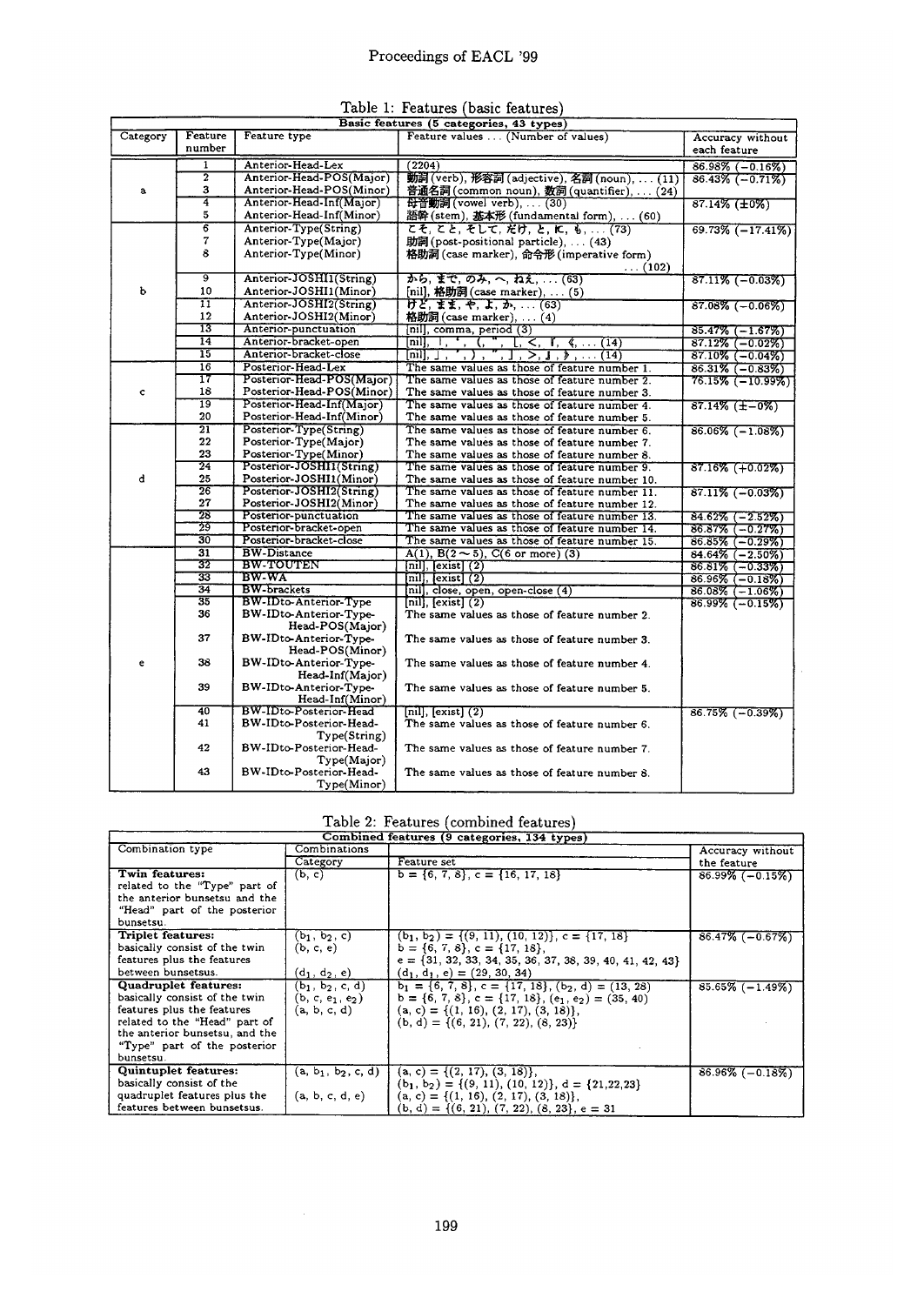

Table 3: Results of dependency analysis

Figure 1: Relationship between the number of bunsetsus in a sentence and dependency accuracy.

it shows that the previous context has almost no effect on the accuracy. The last line in Table 3 represents the accuracy when we assumed that every bunsetsu depended on the next one (baseline).

Figure 1 shows the relationship between the sentence length (the number of bunsetsus) and the dependency accuracy. The data for sentences longer than 28 segments are not shown, because there was at most one sentence of each length. Figure 1 shows that the accuracy degradation due to increasing sentence length is not significant. For the entire test corpus the average running time on a SUN Sparc Station 20 was 0.08 seconds per sentence.

#### 3.2 Features and Accuracy

This section describes how much each feature set contributes to improve the accuracy.

The rightmost column in Tables 1 and 2 shows the performance of the analysis without each feature set. In parenthesis, the percentage of improvement or degradation to the formal experiment is shown. In the experiments, when a basic feature was deleted, the combined features that included the basic feature were also deleted.

We also conducted some experiments in which several types of features were deleted together. The results are shown in Table 4. All of the results in the experiments were carried out deterministically (beam width  $k = 1$ ).

The results shown in Table 1 were very close to our expectation. The most useful features are the type of the anterior bunsetsu and the partof-speech tag of the head word on the posterior bunsetsu. Next important features are the distance between bunsetsus, the existence of punctuation in the bunsetsu, and the existence of brackets. These results indicate preferential rules with respect to the features.

The accuracy obtained with the lexical features of the head word was better than that without them. In the experiment with the features, we found many idiomatic expressions, for example, "応じて (oujite, according to)–决める *(kimeru, decide)*" and "形で (katachi\_de, in the form of)-行われる (okonawareru, be held)." We would expect to collect more of such expressions if we use more training data.

The experiments without some combined features are reported in Tables 2 and 4. As can be seen from the results, the combined features are very useful to improve the accuracy. We used these combined features in addition to the basic features because we thought that the basic features were actually related to each other. Without the combined features, the features are independent of each other in the maximum entropy framework.

We manually selected combined features, which are shown in Table 2. If we had used all combi-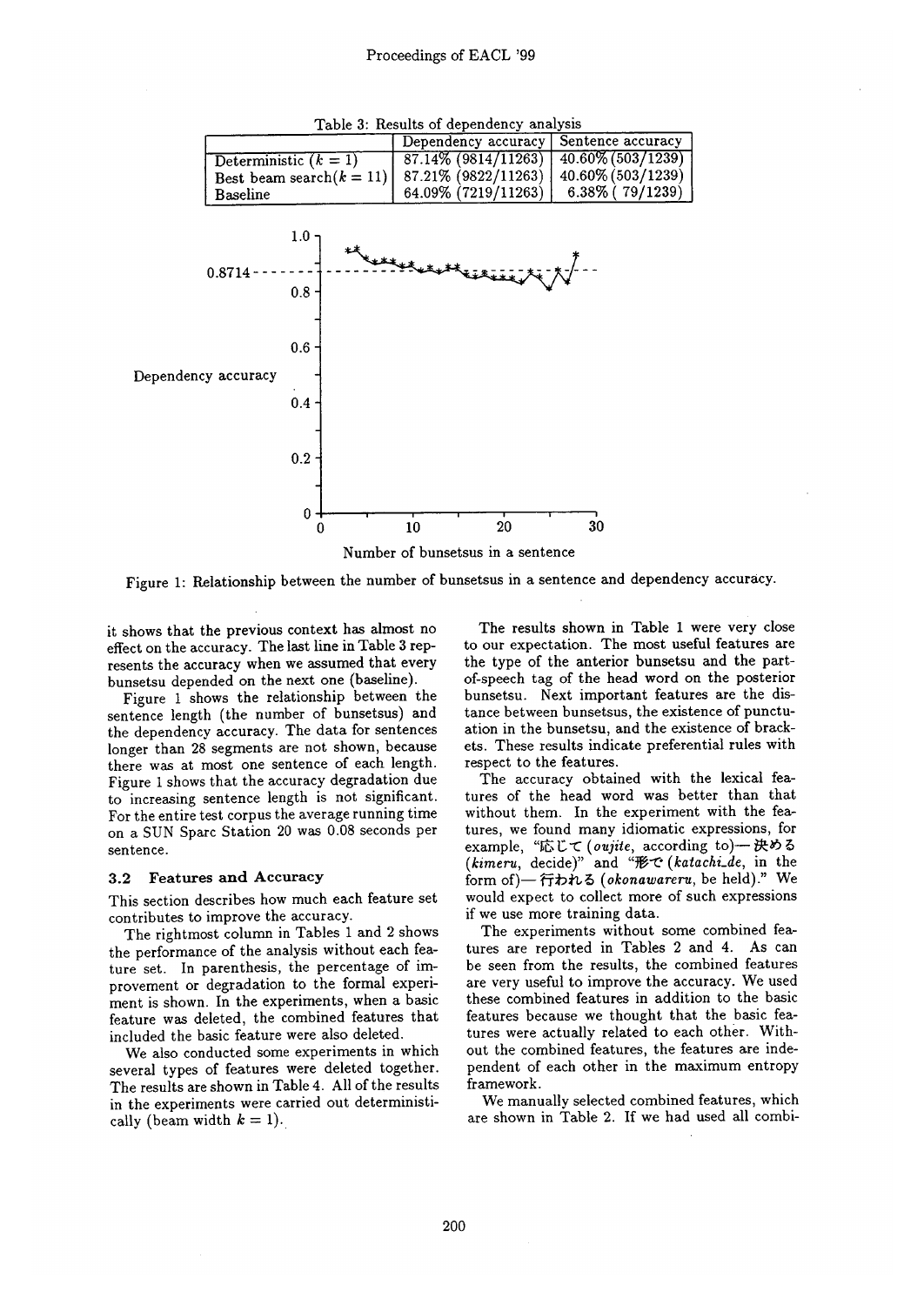Table 4: Accuracy without several types of features

| Features                                                                               | Accuracy               |
|----------------------------------------------------------------------------------------|------------------------|
| Without features 1 and 16 (lexical information about the head word) $86.30\%$ (-0.84%) |                        |
| Without features 35 to 43                                                              | $86.83\%$ (-0.31\%)    |
| Without quadruplet and quintuplet features                                             | $84.27\%$ $(-2.87\%)$  |
| Without triplet, quadruplet, and quintuplet features                                   | $ 81.28\%(-5.86\%) $   |
| Without all combinations                                                               | $68.83\%$ $(-18.31\%)$ |

nations, the number of combined features would have been very large, and the training would not have been completed on the available machine. Furthermore, we found that the accuracy decreased when several new features were added in our preliminary experiments. So, we should not use all combinations of the basic features. We selected the combined features based on our intuition.

In our future work, we believe some methods for automatic feature selection should be studied. One of the simplest ways of selecting features is to select features according to their frequencies in the training corpus. But using this method in our current experiments, the accuracy decreased in all of the experiments. Other methods that have been proposed are one based on using the gain (Berger et al., 1996) and an approximate method for selecting informative features (Shirai et al., 1998a), and several criteria for feature selection were proposed and compared with other criteria (Berger and Printz, 1998). We would like to try these methods.

Investigating the sentences which could not be analyzed correctly, we found that many of those sentences included coordinate structures. We believe that coordinate structures can be detected to a certain extent by considering new features which take a wide range of information into account.

## 3.3 Number of Training Data and Accuracy

Figure 2 shows the relationship between the number of training data (the number of sentences) and the accuracy. This figure shows dependency accuracies for the training corpus and the test corpus. Accuracy of 81.84% was achieved even with a very small training set (250 sentences). We believe that this is due to the strong characteristic of the maximum entropy framework to the data sparseness problem. From the learning curve, we can expect a certain amount of improvement if we have more training data.

### 3.4 Comparison with Related Works

This section compares our work with related statistical dependency structure analyses in Japanese.

#### Comparison with

#### Shirai's work (Shirai et al., 1998b)

Shirai proposed a framework of statistical language modeling using several corpora: the EDR corpus, RWC corpus, and Kyoto University corpus. He combines a parser based on a hand-made CFG and a probabilistic dependency model. He also used the maximum entropy model to estimate the dependency probabilities between two or three post-positional particles and a verb. Accuracy of 84.34% was achieved using 500 test sentences of length 7 to 9 bunsetsus. In both his and our experiments, the input sentences were morphologically analyzed and their bunsetsus were identified. The comparison of the results cannot strictly be done because the conditions were different. However, it should be noted that the accuracy achieved by our model using sentences of the same length was about 3% higher than that of Shirai's model, although we used a much smaller set of training data. We believe that it is because his approach is based on a hand-made CFG.

### Comparison with Ehara's work (Ehara, 1998)

Ehara also used the Maximum Entropy model, and a set of similar kinds of features to ours. However, there is a big difference in the number of features between Ehara's model and ours. Besides the difference in the number of basic features, Ehara uses only the combination of two features, but we also use triplet, quadruplet, and quintuplet features. As shown in Section 3.2, the accuracy increased more than 5% using triplet or larger combinations. We believe that the difference in the combination features between Ehara's model and ours may have led to the difference in the accuracy. The accuracy of his system was about 10% lower than ours. Note that Ehara used TV news articles for training and testing, which are different from our corpus. The average sentence length in those articles was 17.8, much longer than that (average: 10.0) in the Kyoto University text corpus.

#### Comparison with

| Fujio's work (Fujio and Matsumoto, 1998) |  |
|------------------------------------------|--|
| and Haruno's work (Haruno et al., 1998)  |  |

Fujio used the Maximum Likelihood model with similar features to our model in his parser. Haruno proposed a parser that uses decision tree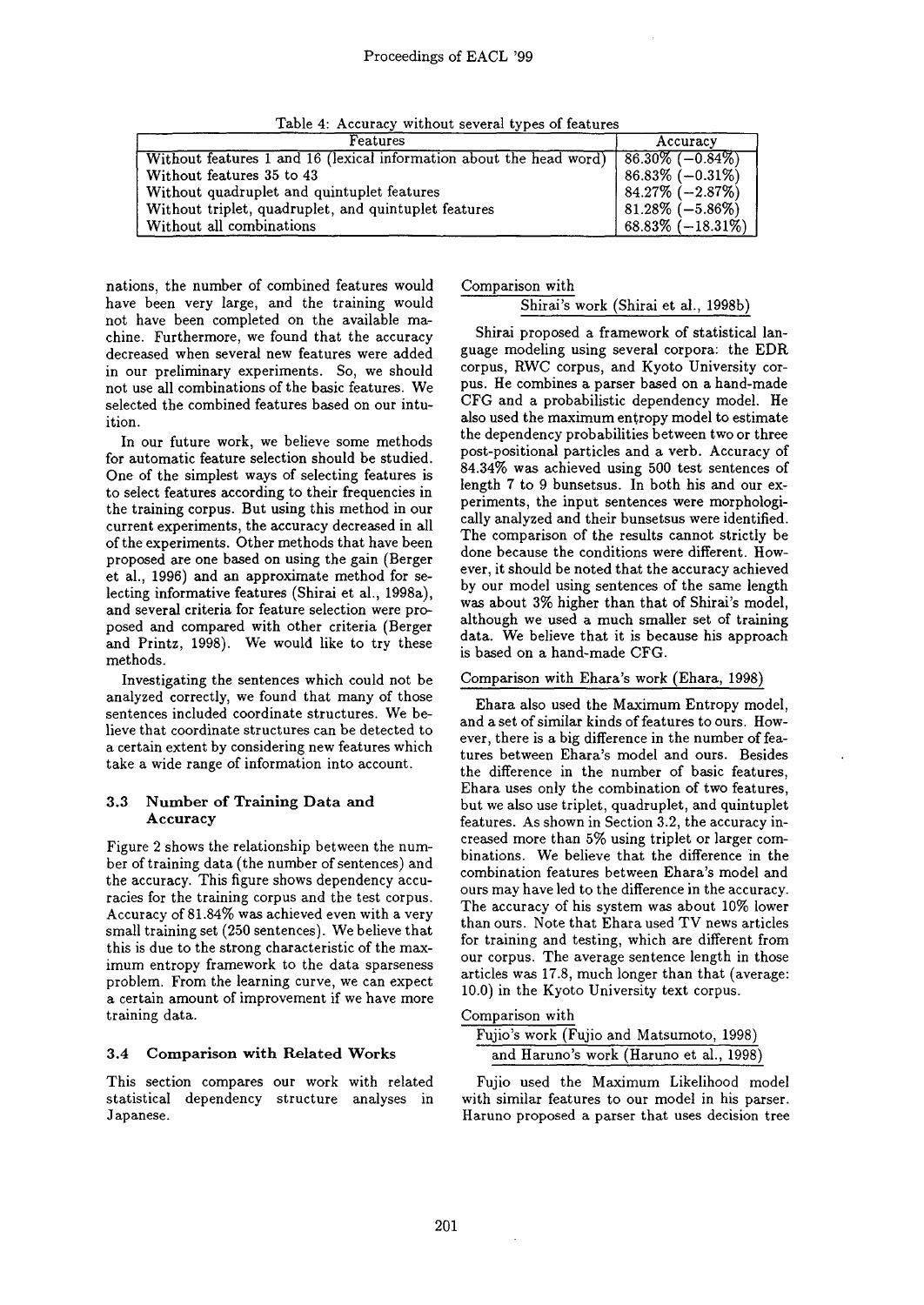

Figure 2: Relationship between the number of training data and the parsing accuracy. (beam breadth  $k=1$ 

models and a boosting method. It is difficult to directly compare these models with ours because they use a different corpus, the EDR corpus which is ten times as large as our corpus, for training and testing, and the way of collecting test data is also different. But they reported an accuracy of around 85%, which is slightly worse than our model.

We carried out two experiments using almost the same attributes as those used in their experiments. The results are shown in Table 5, where the lines "Feature set $(1)$ " and "Feature set $(2)$ " show the accuracies achieved by using Fujio's attributes and Haruno's attributes respectively. Considering that both results are around 85% to 86%, which is about the same as ours. From these experiments, we believe that the important factor in the statistical approaches is not the model, i.e. Maximum Entropy, Maximum Likelihood, or Decision Tree, but the feature selection. However, it may be interesting to compare these models in terms of the number of training data, as we can imagine that some models are better at coping with the data sparseness problem than others. This is our future work.

## 4 Conclusion

This paper described a Japanese dependency structure analysis based on the maximum entropy model. Our model is created by learning the weights of some features from a training corpus to predict the dependency between bunsetsus or phrasal units. The probabilities of dependencies between bunsetsus are estimated by this model. The dependency accuracy of our system was 87.2% using the Kyoto University corpus.

In our experiments without the feature sets shown in Tables 1 and 2, we found that some basic and combined features strongly contribute to improve the accuracy. Investigating the relationship between the number of training data and the accuracy, we found that good accuracy can be achieved even with a very small set of training data. We believe that the maximum entropy framework has suitable characteristics for overcoming the data sparseness problem.

There are several future directions. In particular, we are interested in how to deal with coordinate structures, since that seems to be the largest problem at the moment.

## References

- Adam Berger and Harry Printz. 1998. A comparison of criteria for maximum entropy / minimum divergence feature selection. *Proceedings of Third Conference on Empirical Methods in Natural Language Processing,* pages 97-106.
- Adam L. Berger, Stephen A. Della Pietra, and Vincent J. Della Pietra. 1996. A maximum entropy approach to natural language processing. *Computational Linguistics,* 22(1):39-71.
- Michael Collins. 1996. A new statistical parser based on bigram lexical dependencies. *Proceedings of the 34th Annual Meeting of the Association for Computational Linguistics (ACL),*  pages 184-191.
- Terumasa Ehara. 1998. Japanese bunsetsu dependency estimation using maximum entropy method. *Proceedings of The Fourth Annual*